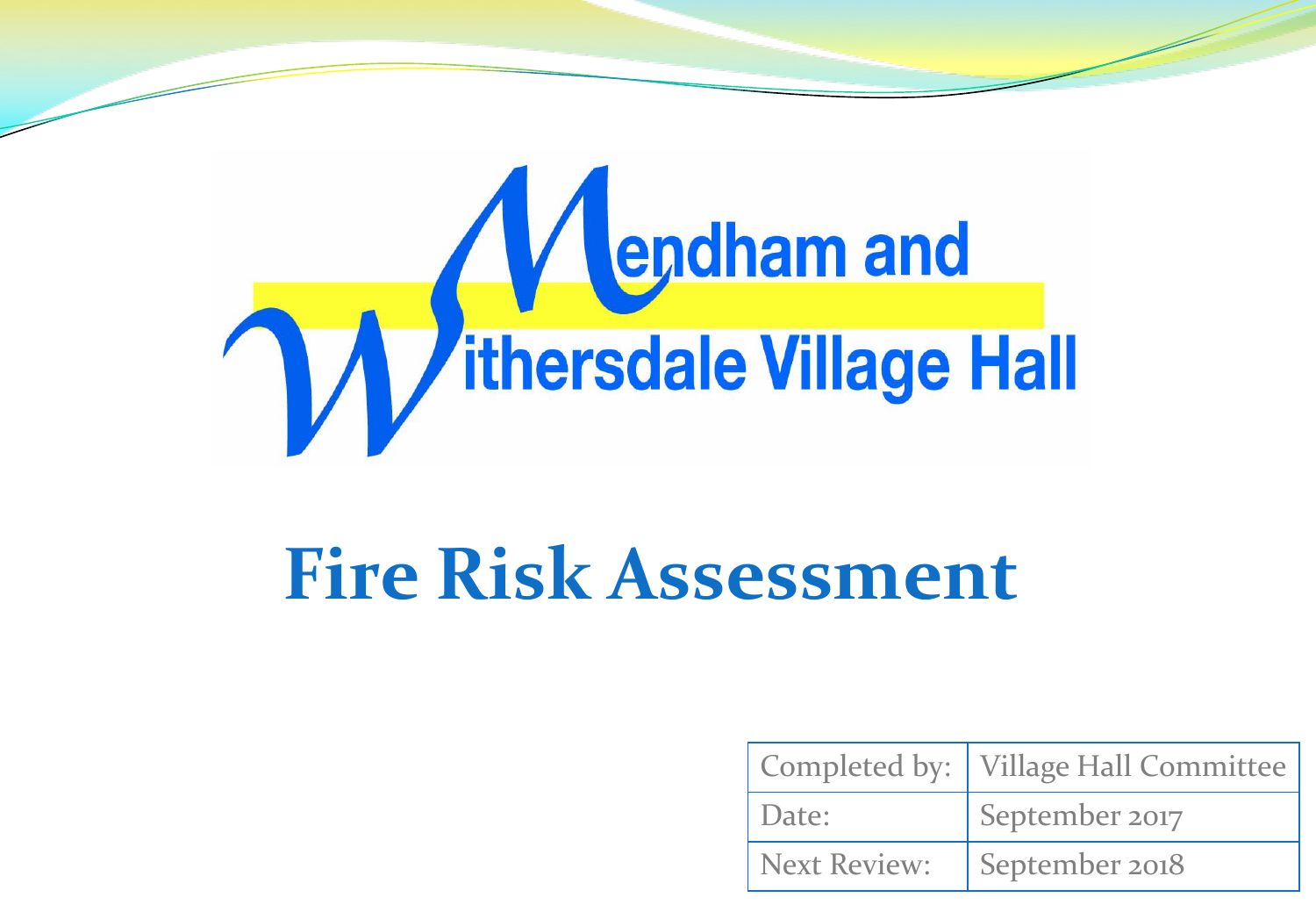#### **Context**

Mendham & Withersdale Village Hall ("the Hall") is a modern community building situated at the east end of the village on the Metfield Road, next to the playing field. *It meets all current building regulations regarding fire hazard and disabled access.*

The building comprises an entrance lobby, separate men's, women's and disabled toilets, a storage room (for chairs, tables and other equipment), a meeting room, the main hall and a separate kitchen (with its own fire-proof, automatically-closing, serving hatch). To the west of the hall are two sheds, one used for storage and one used to house the hall owned ride on lawn mower. A multi use games area ("MUGA") sits behind the main hall building.

Internal doors are fire-resistant. Exit doors open outwards and can be button operated for wheelchair users. Window blinds and curtains are made of fire-resistant material. Cooking and water-heating is by electricity.

The hall facilities provide:

(1) a committee room 4m x 3.2m (holding about 16 people standing or 10 sitting at tables).

(2) a main hall 14.7m x 7.7m (holding about 140 people standing or about 88 sitting at tables).

All parts are available to hire for both private and public events.

The car park to the front of the building, has space for approximately 40 cars (including 3 disabled spaces).

**Two emergency exits** lead directly out of the building - from the main hall and lobby. They are clearly lit with **emergency lighting**. To the west of the building is a playing field, which is the designated ASSEMBLY POINT.

The Hall is a **NO SMOKING** area.

No **FIREWORKS, GAS APPLIANCES, FLAMMABLE SUBSTANCES or IGNITED CANDLES** are permitted inside the building. Smoke detectors in various places trigger an alarm in the event of fire.

Fire extinguishers are situated in the kitchen, main hall, and foyer. They are routinely inspected. Last inspection November 2016.

**Fire Hazard is low, and therefore RISK IS LOW.**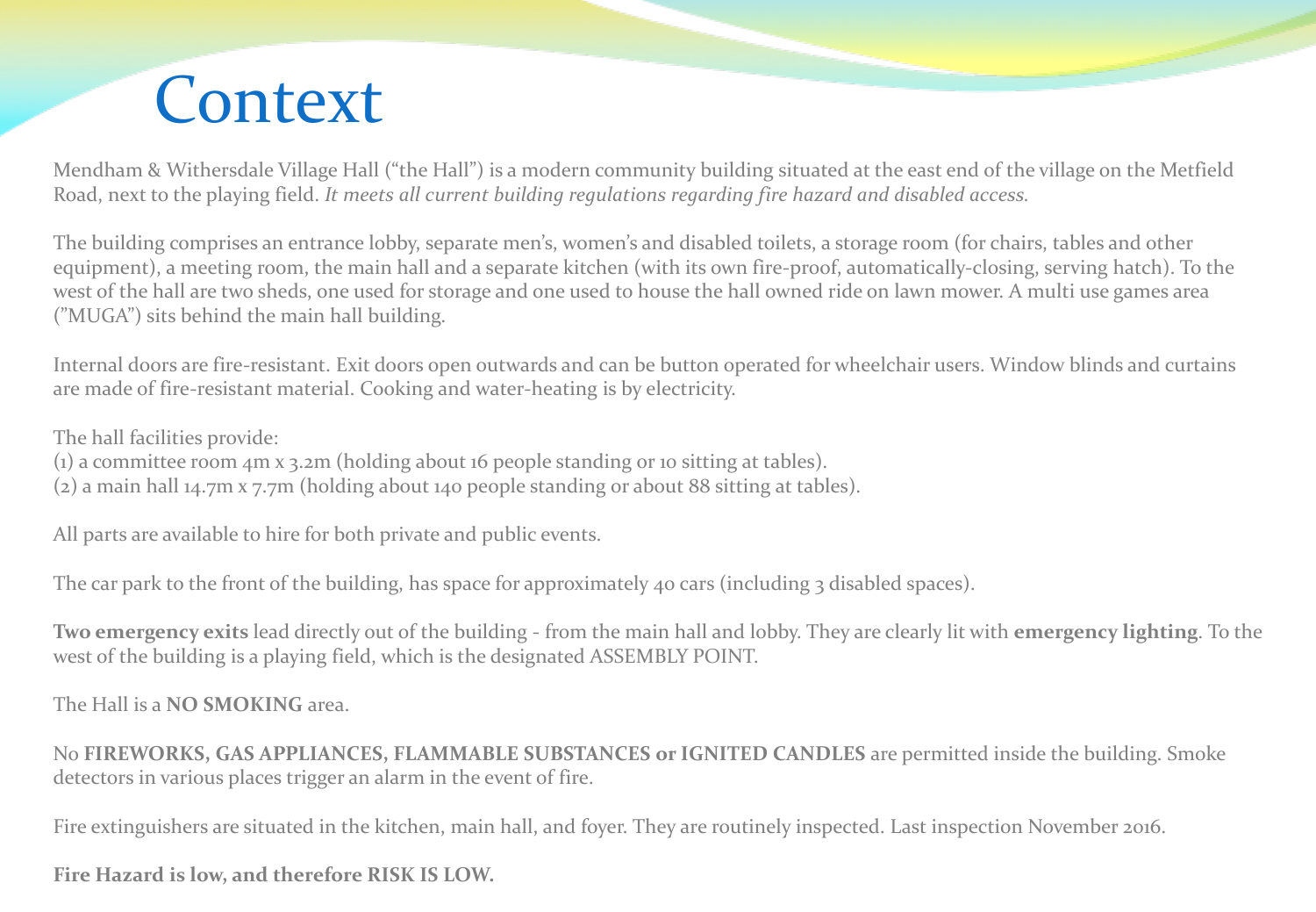## Uses of hall

The hall is hired by a range of organisations, and private individuals for a wide variety of activities, some of which are licensable.

A written agreement between the Village Hall and the Hirer forms the basis of the hiring arrangement. The Booking Form and Rules of Hire draw the hirer's attention to the health and safety and licensing obligations that the Booking places upon them.

Private Hirers, are responsible for meeting the obligations of the alcohol licenses, and must apply for their own licenses for the events. The Hall does not hold a licence for the sale of alcohol.

The Trustees encourage all users of the Hall to carry out their own Fire Risk Assessment, highlighting the areas that pertain to their own group of users and their activities.

This Fire Risk Assessment has been done by the Trustees to cover all aspects of the Hall, but in particular for those Hirers who are not familiar with the layout and equipment.

**THE HIRER IS DEEMED THE "RESPONSIBLE PERSON" AND IS DESIGNATED AS THE PERSON IN CHARGE OF THE HALL DURING THE HIRE PERIOD.** It is advisable to take a note of the name of everyone attending your event (see Roll Call on page 5).

The Trustees encourage Hirers to make themselves aware of the exit routes, the firefighting equipment and the plan of the Hall detailing the location of the equipment and the escape routes. The plan is available to all Hall users and is also displayed on the wall by the side entrance. They should also identify the assembly point.

A Trustee only staffs the hall during a booked event when it is agreed necessary.

It is the responsibility of hirers to ensure the hall is securely locked after use, as the building should never be left open and unoccupied.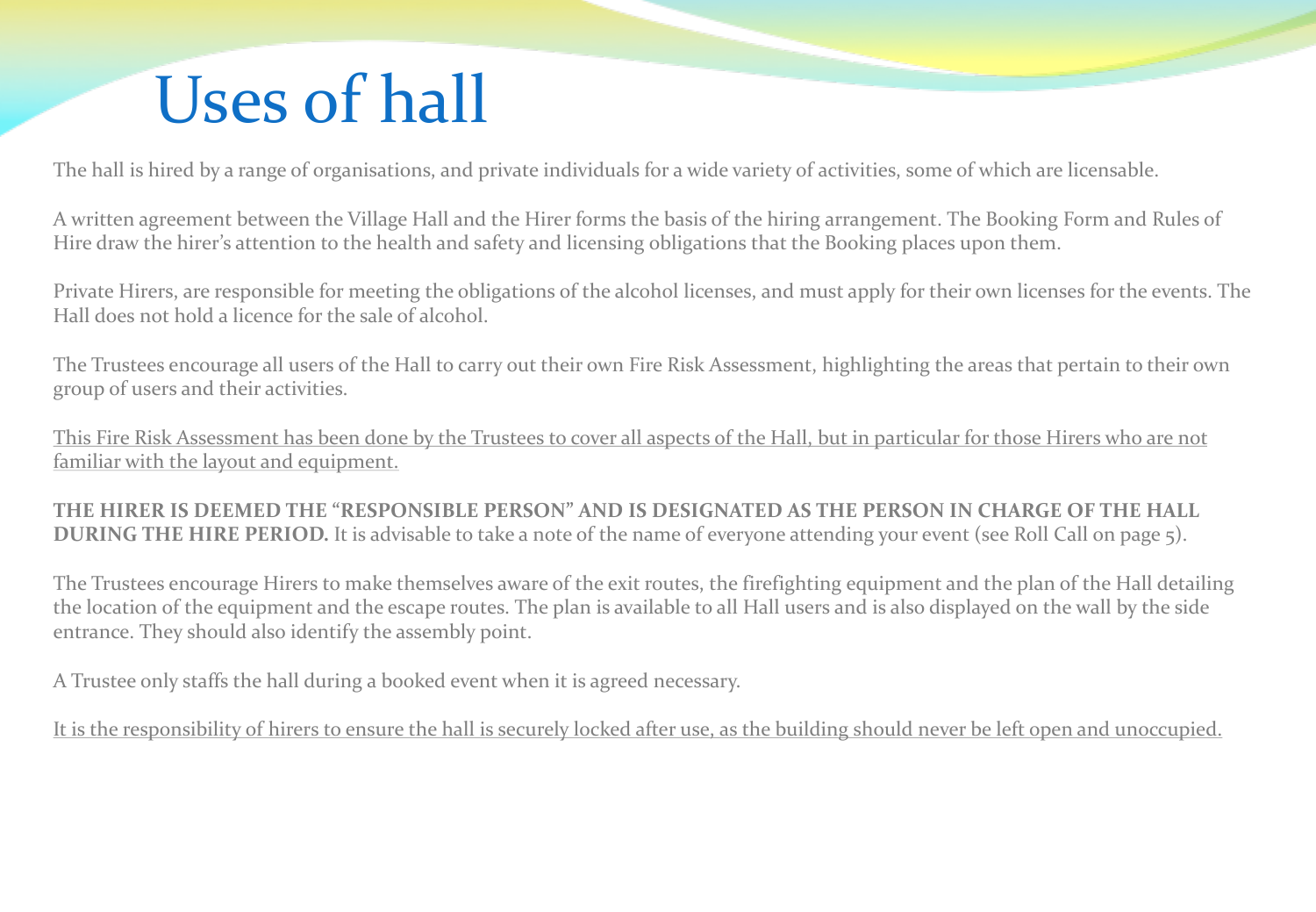## People at risk

Those at risk in the event of fire are:

- Trades People: The Trustees employ local trades people on both an ad-hoc and scheduled basis for the purposes of cleaning, safety checks and building maintenance. Local trades people who are familiar with the building may gain access to the hall by borrowing a key while others are always escorted by one or more Trustees.
- Hall Users (up to 140 inside at any time): These will generally be familiar with the hall. Those that aren't will find the simple layout easy to navigate and assimilate. The main hall area is open plan and has easily identifiable fire. Emergency lighting is installed over fire doors and around the hall, and this is tested regularly. There is a set of double-fire doors in the main hall that exit directly outside and are fitted with a push-bar release.
- Disabled Persons: At a typical function there may be a limited number of disabled persons. It is the responsibility of hall hirers to ensure disabled persons are given adequate assistance in the event of an evacuation. All emergency exit doors are on a level with the areas or ramps outside, which are paved, so there are no barriers to wheel chairs.
- Children: It is the responsibility of hirers to ensure all children within the Hall are supervised and that they are given adequate assistance in the event of an evacuation.
- Other Members of the Public (who are not using the hall): Members of the public may walk past the hall on their way to the playing field or shelter.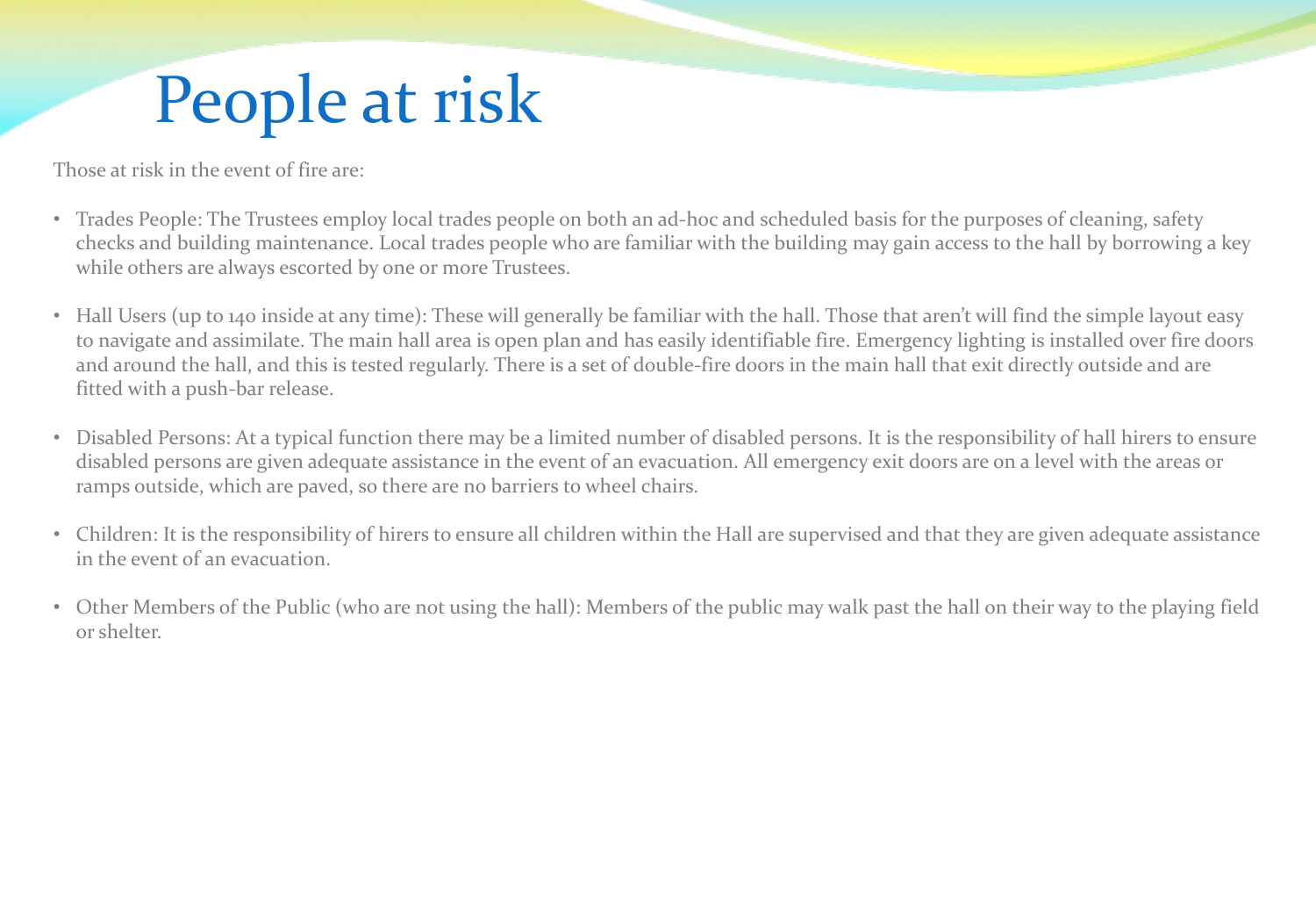## Possible causes of fire

- a) Main power supply fault
- b) Heating / Air Conditioning fault
- c) Portable electrical appliances fault
- d) Kitchen equipment faults (other than portable electrical appliances)
- e) Cooking accidents
- f) Waste (accidental ignition)
- g) Lighting system fault (including distribution system)
- h) Soft furnishings accidental ignition
- i) Deliberate ignition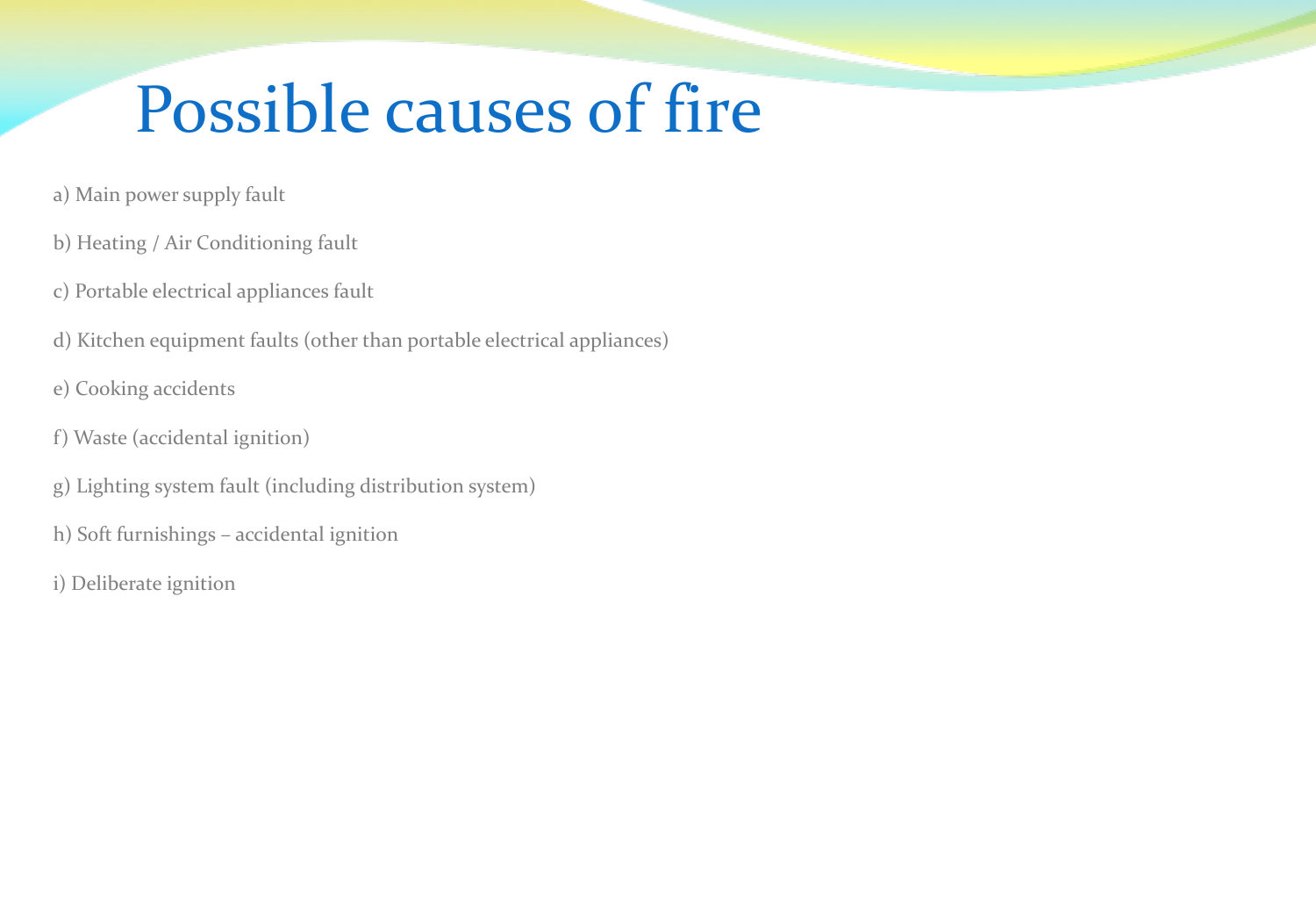### Control Measures

The primary and general control measures taken by the Trustees are to ensure that:

- Sufficient and correct fire-fighting equipment is available and that a qualified practitioner inspects it at least once per year. The equipment (August 2017) consists of the following: 5 extinguishers: 3 x 2kg CO2, 2 x 3 litre Foam; a Fire Blanket and Smoke alarms.
- The advice of the inspection practitioner to increase, change or move location of the fire- fighting equipment is followed.
- The location of the fire-fighting equipment, emergency lighting and escape routes are clearly marked on a Plan that is displayed on the wall by the front entrance and available to all users and trades people.
- All Fire Exit doors are checked for illumination, ease of opening and that the Emergency Exit Routes are clear on a weekly basis. A test of continued illumination in event of a power failure will be done quarterly. A test of the Smoke Alarms will be done quarterly.
- The Trustees test the ease of access to and through the escape routes and to the assembly points at least once per year.
- Any furnishings belonging to the Village Hall that are less than one metre from the floor are made of a non-combustible material, or a material that has been Fire Proofed to the standard applicable at the time of purchase.
- The heating and air conditioning is serviced each year.
- Security lighting is provided and maintained on front elevations as well as the Car Park in order to discourage potential intruders.
- The waste bins are checked each time the kitchen is cleaned for any fire hazards (eg: loose, inflammable materials such as paper). Where any loose material is found it will be placed inside the exterior waste bins or removed from site.
- All Village Hall Users will be made aware of their responsibilities under the Premises License via the Booking Form.
- All Regular User Groups will be advised that they should carry out their own Fire Risk Assessment. Whilst the Trustees will advise and encourage, they cannot be held responsible for a group not carrying out its own Fire Risk Assessment.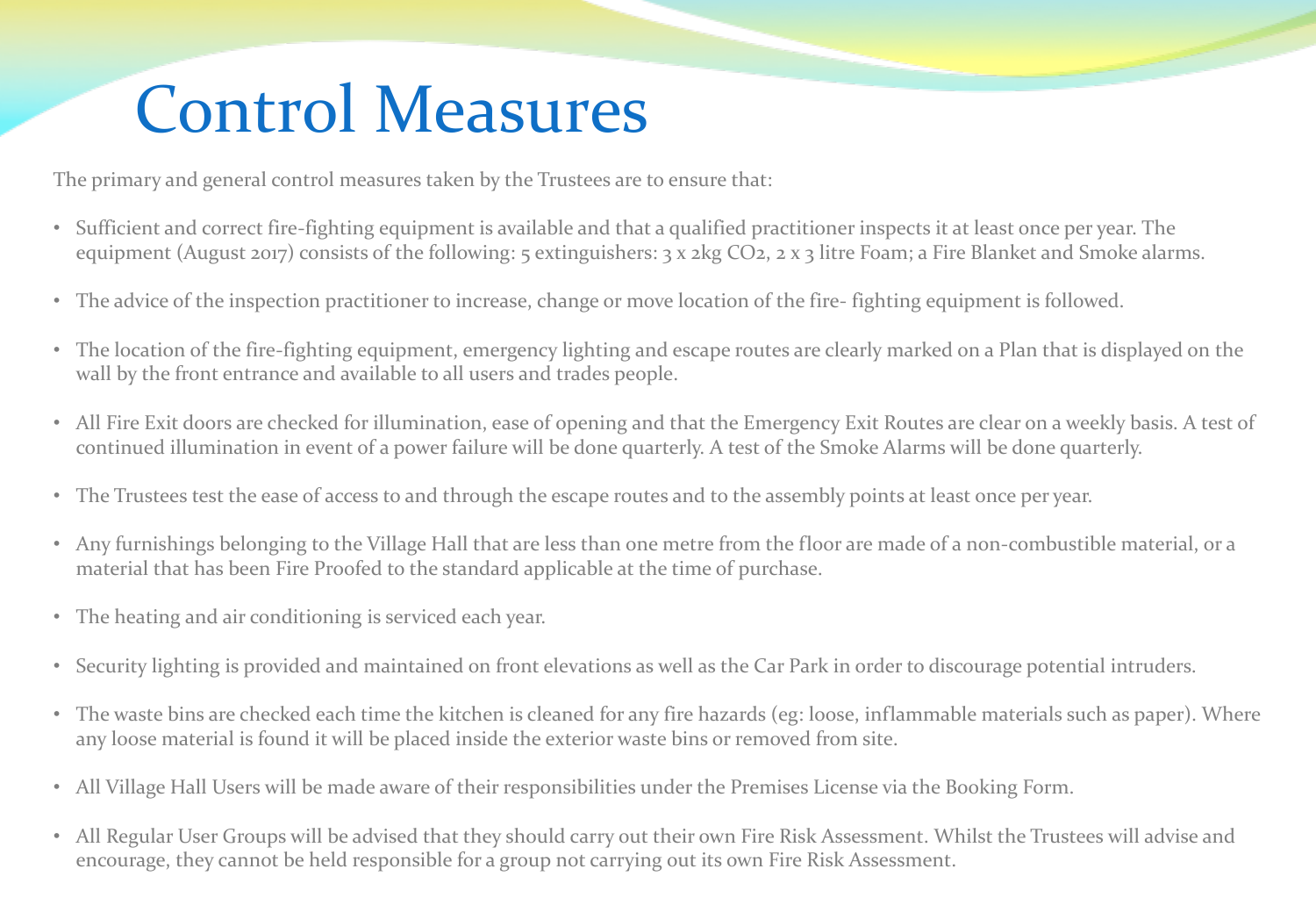#### Hall Plan

DIAGRAM OF VILLAGE HALL SHOWING FIRE EXITS, FIRE ALARM CALL POINTS AND EXTINGUISHERS